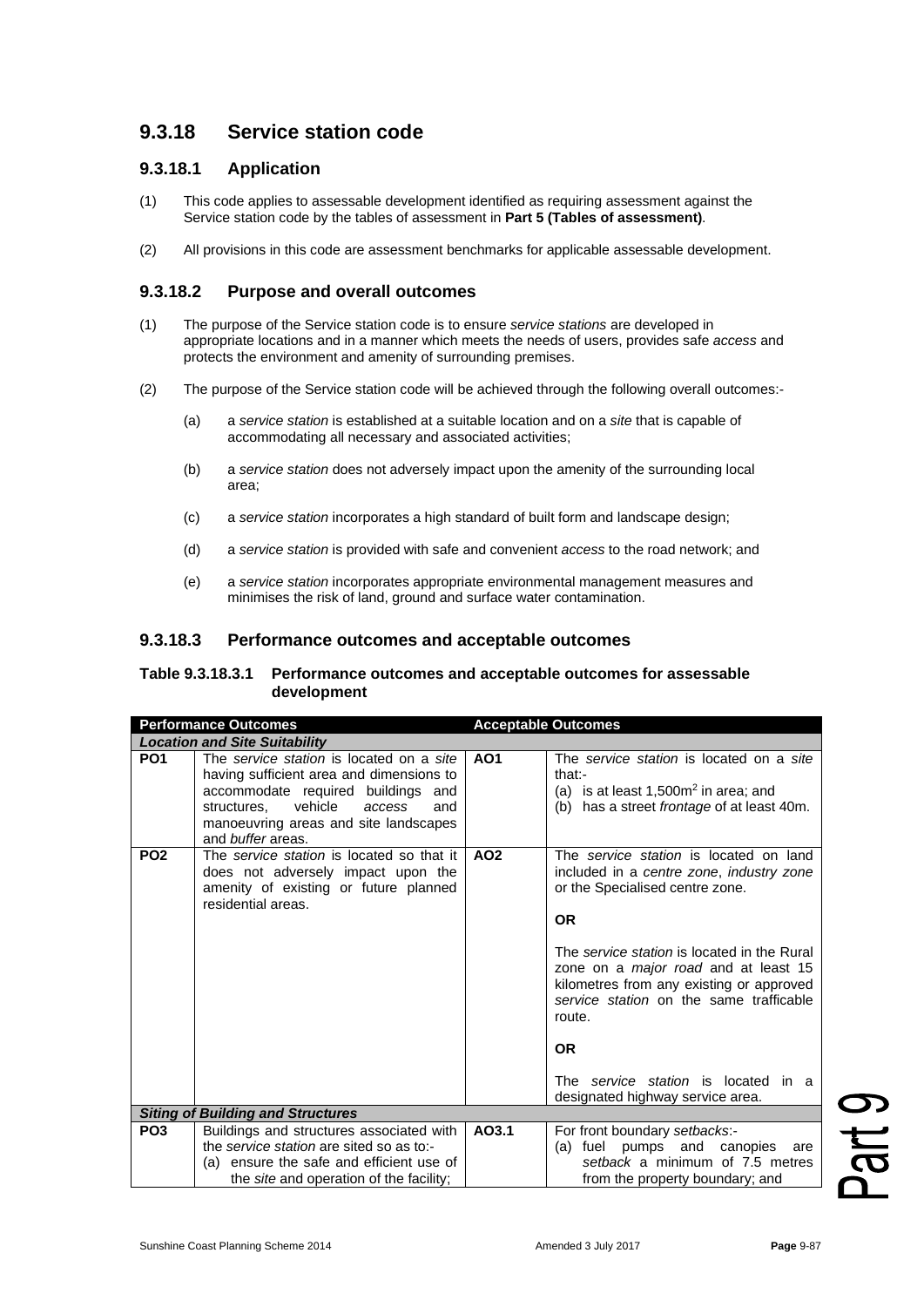| <b>Performance Outcomes</b> |                                                                                                                                                                                                                                                                                                                               | <b>Acceptable Outcomes</b> |                                                                                                                                                                                                                                    |
|-----------------------------|-------------------------------------------------------------------------------------------------------------------------------------------------------------------------------------------------------------------------------------------------------------------------------------------------------------------------------|----------------------------|------------------------------------------------------------------------------------------------------------------------------------------------------------------------------------------------------------------------------------|
|                             | (b) protect streetscape character; and<br>(c) provide adequate separation to<br>adjoining land uses.                                                                                                                                                                                                                          |                            | (b) all other buildings or structures are<br>setback at least 10 metres from the<br>property boundary.                                                                                                                             |
|                             |                                                                                                                                                                                                                                                                                                                               | AO3.2                      | For side and rear boundary setbacks, all<br>buildings or structures are setback at<br>least 2 metres from the<br>property<br>boundary.                                                                                             |
|                             |                                                                                                                                                                                                                                                                                                                               |                            | <b>OR</b>                                                                                                                                                                                                                          |
|                             | <b>Siting of Fuel Pumps and Bulk Fuel Storage</b>                                                                                                                                                                                                                                                                             |                            | Where adjoining an existing residential<br>use or land included a residential zone,<br>all buildings and structures are setback at<br>least 5 metres from the property<br>boundary.                                                |
|                             |                                                                                                                                                                                                                                                                                                                               | AO4.1                      |                                                                                                                                                                                                                                    |
| PO <sub>4</sub>             | Fuels pumps and bulk fuel storage tanks<br>are located:-<br>(a) wholly within the site;<br>(b) such that vehicles, while fuelling and<br>refuelling, are standing wholly within<br>the site and are parked away from<br>entrances and circulation driveways;<br>and<br>(c) a safe distance<br>from all<br>site<br>boundaries. |                            | Fuel pumps are located in accordance<br>with Australian Standard AS1940 - The<br>storage and handling of flammable and<br>combustible liquids.                                                                                     |
|                             |                                                                                                                                                                                                                                                                                                                               | AO4.2                      | Fuel pumps are located such that<br>vehicles while refuelling are standing<br>wholly within the site and are parked<br>away from entrances and circulation<br>driveways.                                                           |
|                             |                                                                                                                                                                                                                                                                                                                               | AO4.3                      | Bulk fuel storage tanks are situated no<br>closer than 8 metres to any road<br>frontage.                                                                                                                                           |
| <b>Site Access</b>          |                                                                                                                                                                                                                                                                                                                               | AO4.4                      | Inlets to bulk fuel storage tanks are<br>located to ensure that tankers, while<br>discharging fuel, are standing wholly<br>within the site and are on level ground.                                                                |
|                             |                                                                                                                                                                                                                                                                                                                               | AO5.1                      | Land is dedicated as road where the                                                                                                                                                                                                |
| PO <sub>5</sub>             | The service station:-<br>(a) does not impair traffic flow or road<br>safety; and<br>(b) facilitates, through the design and<br>vehicular<br>οf<br>arrangement<br>crossovers, safe and convenient<br>movement to and from the site.                                                                                            |                            | Council or the State government requires<br>land for road widening, corner truncation<br>or for acceleration or deceleration lanes.                                                                                                |
|                             |                                                                                                                                                                                                                                                                                                                               | AO5.2                      | Separate entrances to and exits from the<br>site are provided, and these are clearly<br>marked for their intended use.                                                                                                             |
|                             |                                                                                                                                                                                                                                                                                                                               | AO5.3                      | Reinforced industrial<br>crossovers<br>are<br>constructed to provide suitable access for<br>fuel delivery vehicles.                                                                                                                |
|                             |                                                                                                                                                                                                                                                                                                                               | AO5.4                      | Vehicle crossovers are at least 8 metres<br>wide.                                                                                                                                                                                  |
|                             |                                                                                                                                                                                                                                                                                                                               | AO5.5                      | No part of a vehicle crossover is closer<br>than:-<br>(a) 14 metres from any other vehicle<br>crossover on the same site;<br>(b) 12 metres from an intersection; and<br>metres<br>(c)<br>3<br>from<br>property<br>any<br>boundary. |
|                             | <b>Environmental Performance</b>                                                                                                                                                                                                                                                                                              |                            |                                                                                                                                                                                                                                    |
| PO <sub>6</sub>             | The service station is designed and<br>constructed so as to ensure that on-site<br>operations:-                                                                                                                                                                                                                               | AO6.1                      | Sealed impervious surfaces are provided<br>areas where potential<br>spills of<br>in<br>contaminants may occur.                                                                                                                     |
|                             | (a) do not cause any environmental<br>nuisance or harm;                                                                                                                                                                                                                                                                       | AO6.2                      | Grease<br>arrestors<br>other<br>and<br>oil<br>or                                                                                                                                                                                   |